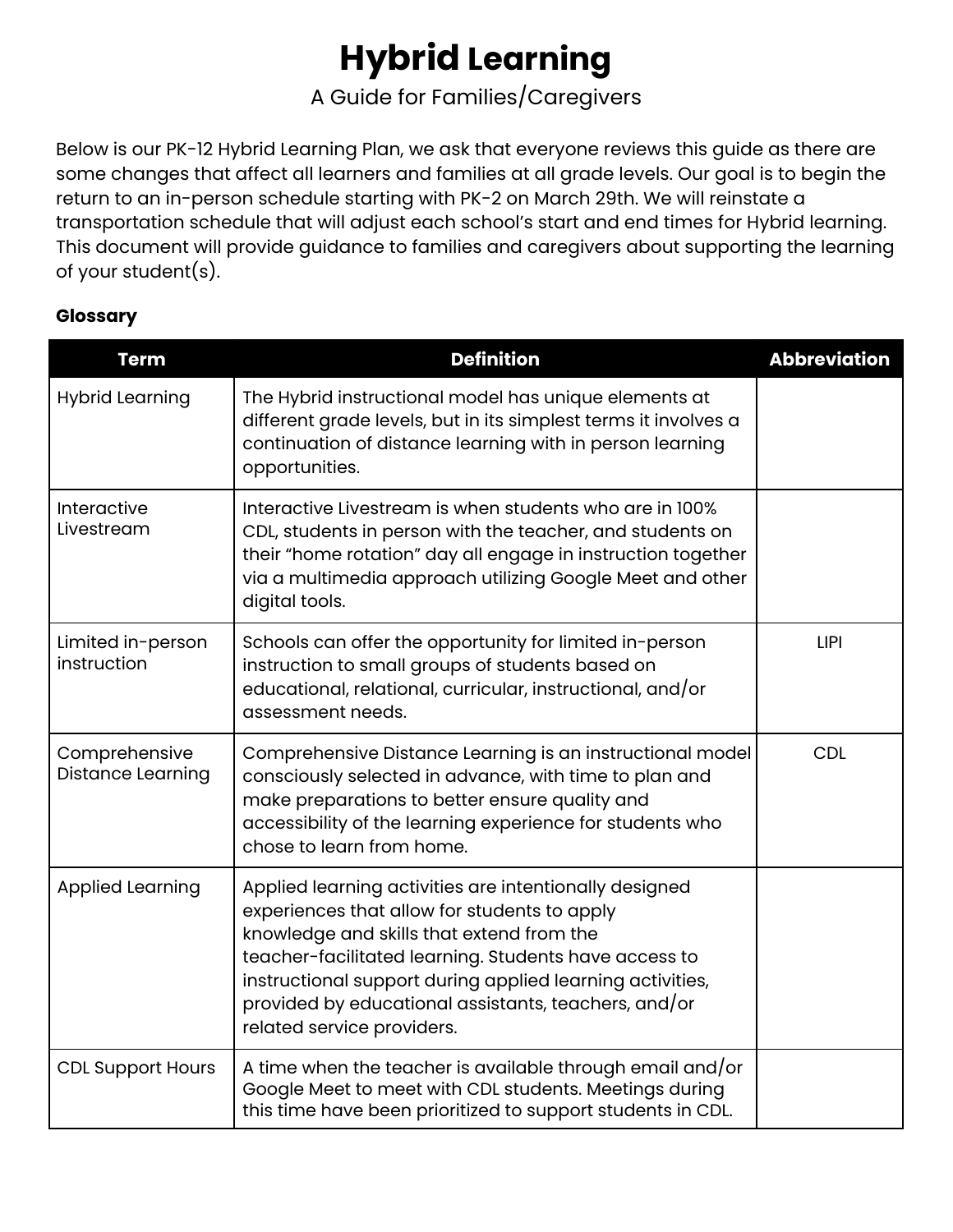| What I Need/<br>Interventions/ | This is specifically designated time in which students<br>receive additional support or learning based on their | <b>WIN Time</b> |
|--------------------------------|-----------------------------------------------------------------------------------------------------------------|-----------------|
| Support                        | specific needs. This is likely to happen in small groups via<br>Google Meet or in-person.                       |                 |

Due to the class size and social distancing requirements, this will be the adjustments in hybrid learning at each grade level band:

**Grades PreK-2:** Students in grades PreK-2 that choose the hybrid option will attend school in person four days per week for approximately four hours per day. Start times will be staggered by school, as they are during a regular school year, roughly encompassing the 8 a.m. hour. Projected to begin on March 29, 2021.

**Grades 3-6:** Students in grades 3-6 that choose the hybrid option will attend school in person two days per week (Monday and Thursday or Tuesday and Friday) with the same start times and length of day as PreK-2. Projected to begin in person on April 5, 2021.

**Grades 7-8:** Students in grades 7-8 that choose the hybrid option will attend school in person two days per week, with a later start time than elementary, for approximately four hours. Projected to begin on April 19, 2021.

**Grades 9-12**: Students in grades 9-12 that choose the hybrid option will attend school in person at least one day per week, with a later start time than elementary, for approximately four hours. Projected to begin on April 19, 2021.

# **Hybrid Learning:**

| <b>Same</b>                                                                                        | <b>Different</b>                                   |
|----------------------------------------------------------------------------------------------------|----------------------------------------------------|
| Students will continue to utilize Google                                                           | Chromebooks will travel with the students in       |
| Classroom with the established                                                                     | order to access digital content both at school     |
| district-wide template.                                                                            | and home.                                          |
| Announcements will come through the<br>Remind app, Parent Vue, Google<br>Classroom, and HSD email. |                                                    |
| Curriculum in hybrid will be teacher                                                               | Live stream occurs during key parts of whole group |
| paced and based on the state grade                                                                 | instruction. Small groups may be conducted online  |
| level priority standards.                                                                          | or in person depending on groups.                  |
| Learning will continue to include a mix of                                                         | Synchronous learning will include students         |
| synchronous and asynchronous                                                                       | in-person, students on their "on home" days and    |
| learning opportunities throughout the                                                              | students who continue in CDL and those that        |
| week.                                                                                              | need to quarantine.                                |

## **Instructional needs of students will be met in a variety of ways including:**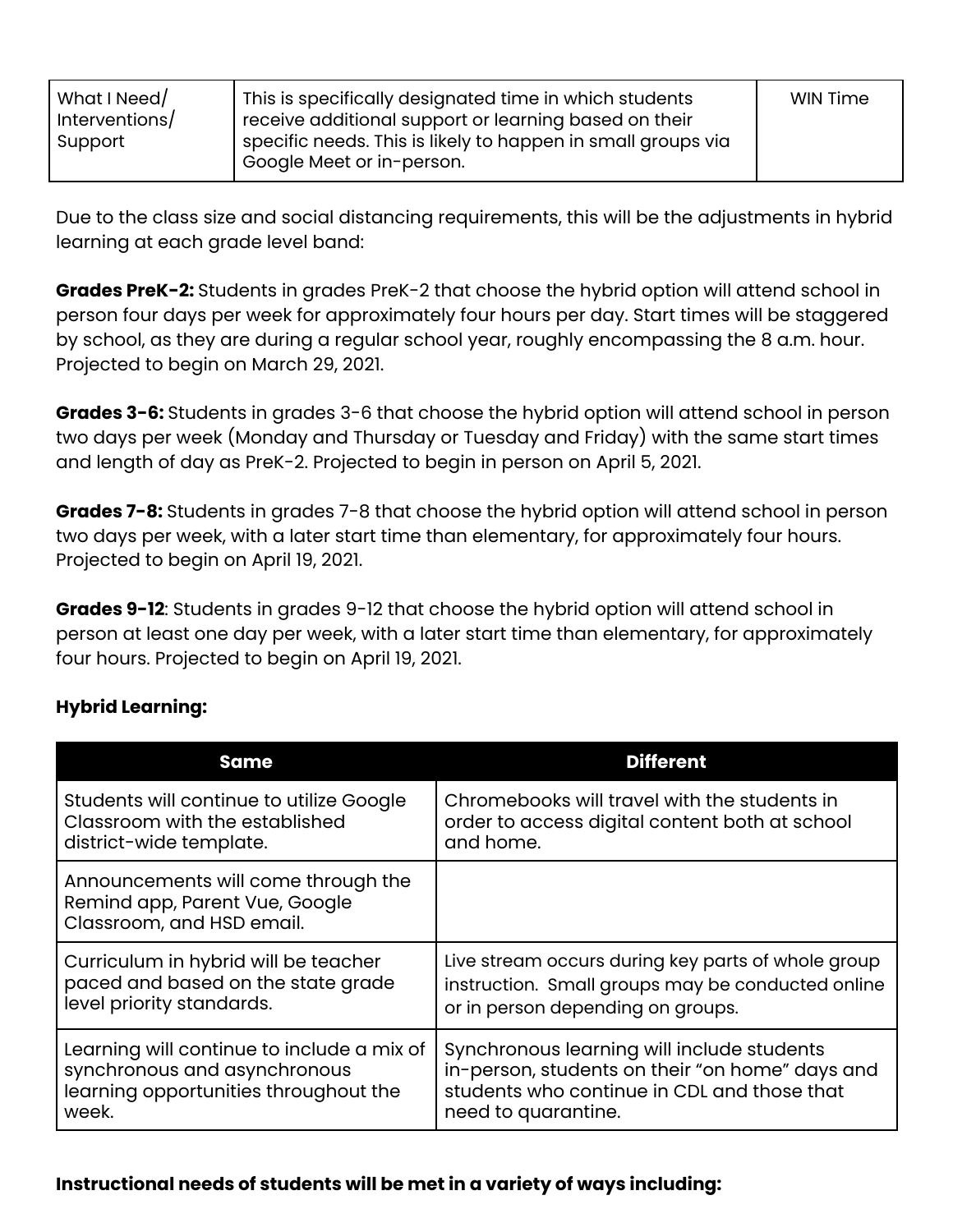- Curriculum adjustments
- Opportunities for in-person or livestream small group or one-on-one instruction with teachers and paraprofessionals to meet needs
- Specialists conferencing with counselors
- English learner/Special education teachers
- Acceleration or enhancement options

# **Expectations of Students:**

- Engage in synchronous learning opportunities in class and at home based on the school schedule as frequently as possible.
- Complete all asynchronous and applied learning assignments (posted in Google Classroom) by their due dates or communicate with their teacher.
- Attend What I Need/Intervention/Support time as designated by teacher(s).
- $\bullet$  If in-person, follow safety protocols at all times. (e.g. washing hands, wearing masks)

# **How Families/Caregivers Can Support Student(s):**

## **● In-Person Students:**

- Be aware of their schedule to get to school on time or at their bus stop.
- Evaluate your student's health each day before sending them to school using guidance from: **[bit.ly/toosickforschoolflyer](http://bit.ly/toosickforschoolflyer)**
- Encourage your student to follow all safety protocols including washing hands and wearing a mask at all times.
- Support your student in creating and following positive distance learning habits and routines.
- Help students to find a consistent spot to charge their chromebooks when they get home from school so they are ready for school each day.
- **Students in CDL or on their "home rotation" day:**
	- Be aware of their schedule and, if necessary and possible, support them in engaging in synchronous learning opportunities.
	- ○

# **● All Students:**

- Frequently engage with your student by asking questions about their learning, like:
	- What are you learning right now in \_\_\_\_\_\_\_\_? What did you learn at school today in\_\_\_\_\_\_\_?
	- Can you show me some of your recent assignments in Google Classroom?
	- What big projects are you working on?
	- Are you getting all of your questions answered? Do you understand what is expected of you in class?
- Families who speak a language other than the language of instruction (e.g. Spanish or English) are not expected to teach the second language to their students. Families/caregivers should support their students by encouraging them to complete the independent assignment to the best of their ability. Students will benefit from explaining what the activity or skill is in their home language. Encourage your student to attend their teacher's office hour or support time for extra help.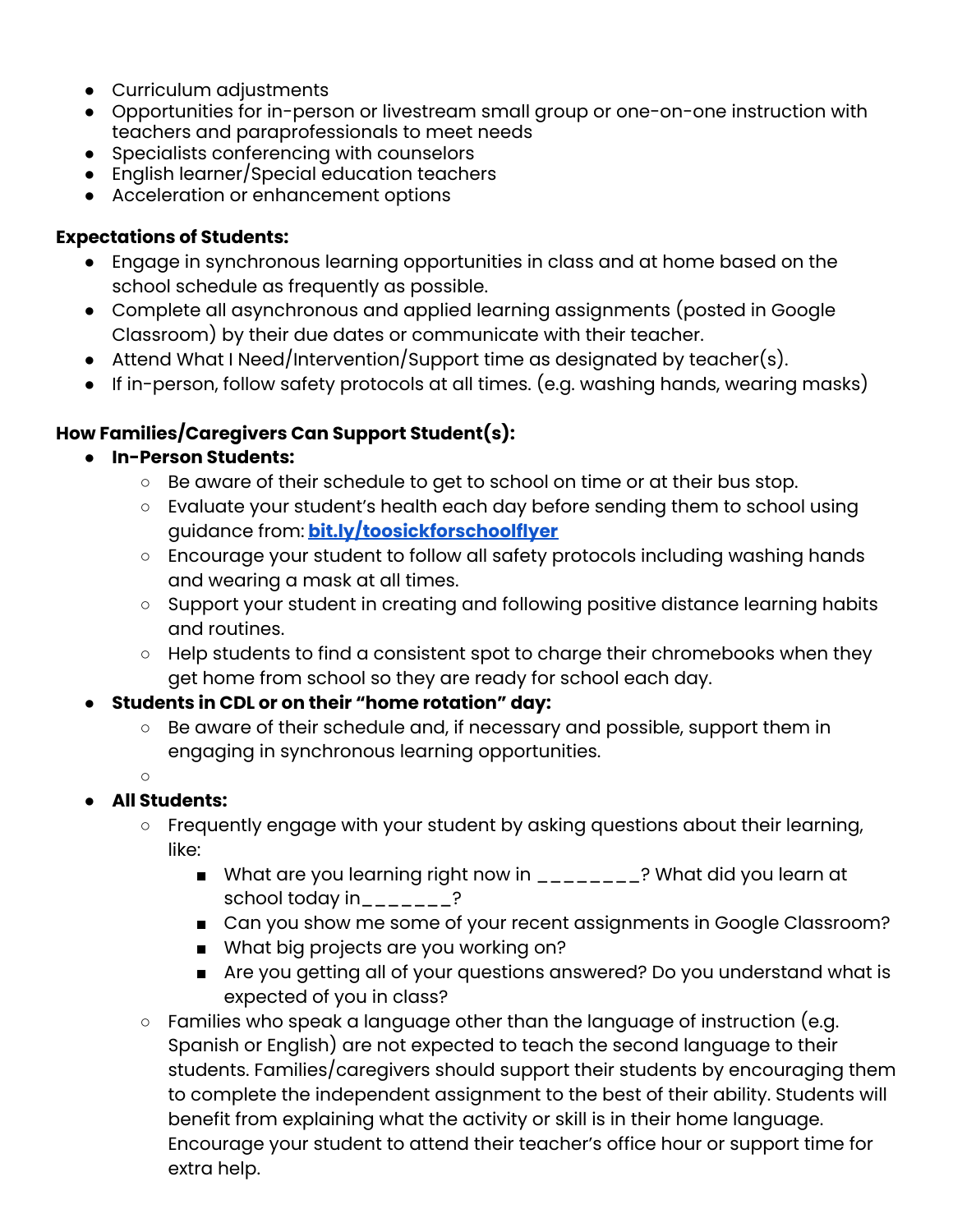○ Students Experiencing Disability: Students in special education or on 504 plans have the same rights as all other students have. They are entitled to general education access and the services as listed on their IEP or 504, whether in CDL, in person, or in hybrid. Reach out to your child's case manager with any questions.

## **Schedule:**

Students will be provided with a school schedule that may be slightly different than before including the specific times class starts in order to get to school or login to the computer to engage in synchronous learning (times when their teacher is also online to work with them). Asynchronous learning will also be part of this schedule; however, this time is more flexible for students and families to adjust because the teacher is not online at that time and instruction is not happening in real time.

Students can access lessons asynchronously as they have done in the fall. Please contact your child's teacher if you need assistance or have questions.

## **Attendance:**

In order for students to be considered "present" for the day, they must have interaction or engagement in learning at least once per 24 hour period for elementary, and once per class period for middle and high school. Interaction can be evidenced by any of the following or reasonable equivalents:

- Participating in-person or a live video class;
- Communicating with the teacher via chat, text message, communication app, or email;
- Posting completed coursework to a learning management system or web-based platform or via email;
- Turning in completed coursework on a given day; or
- A phone call between the teacher or educational assistants/paraprofessionals and the student, or, for younger students, with the parent or guardian of the student.

You can check attendance in ParentVue. Below are the codes used for recording a student as present.

# **ParentVUE Attendance Codes**

**Check-in Person(CP)**: This code is new and will be used when a student is physically attending in the school building.

**Check-in Asynchronously(CA)**: This code is used when a student is participating independently and remotely.

**Check-in Synchronously(CS)**-This code is when a student is participating in LIVE learning with their class and remotely.

## **Grading:**

Students will be earning grades during Hybrid Learning. Parents can stay informed of their student's grades through Parent Vue and regular grade reporting periods.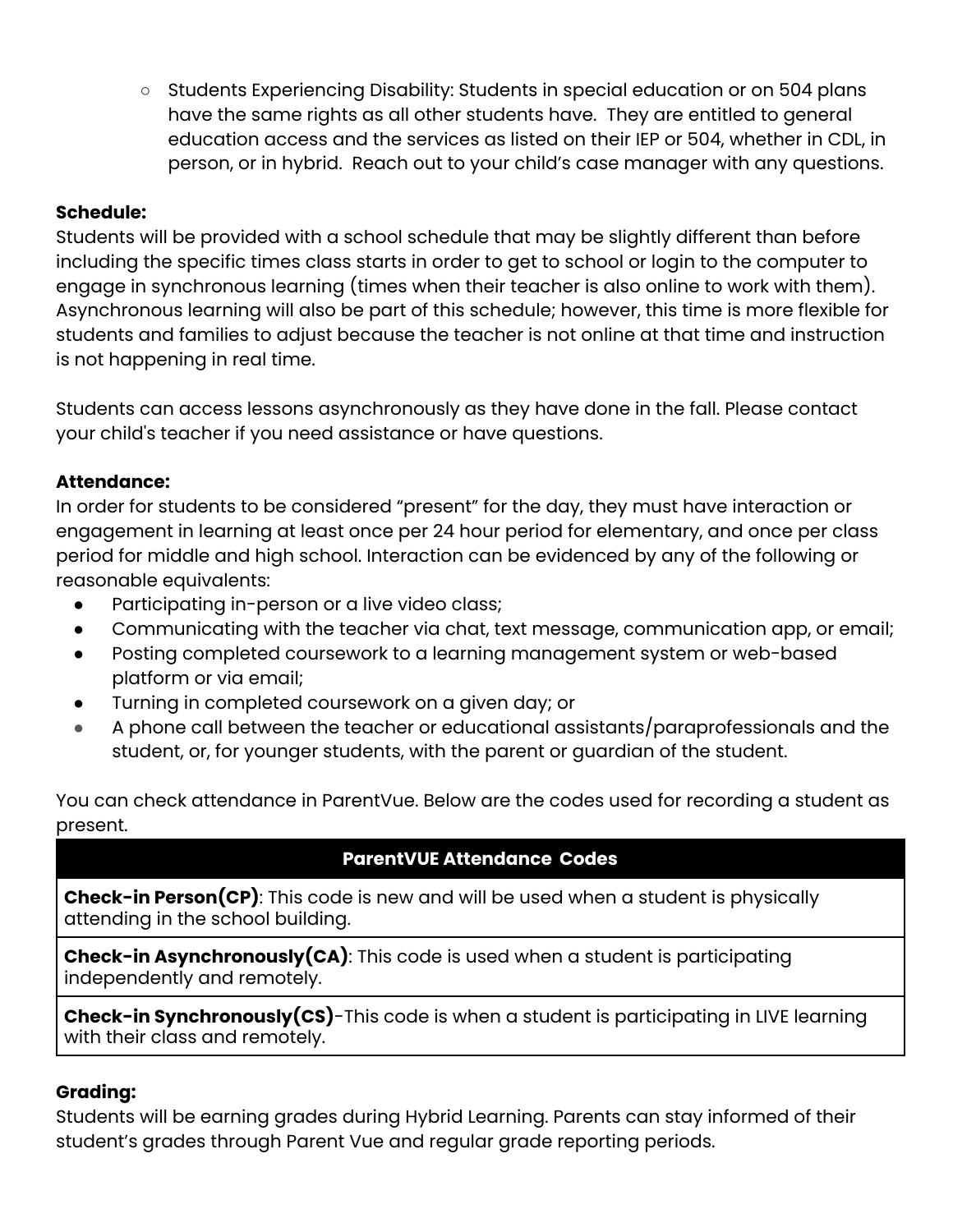# **Family/Parent Communication:**

Throughout Hybrid learning, schools will be prioritizing frequent communication between school staff and families. This could include:

- Connections through office hours and email.
- A newsletter from your neighborhood school sent weekly to families.
- Phone calls or texts from staff using Google Voice (ES/MS/HS) and Remind (ES/MS/HS).

If you find your student(s) is struggling with any of the schoolwork and/or not attending frequently, please reach out to your school. School staff will also be reaching out to families in order to collaborate on providing support for the student and family/caregiver. **Health and Safety Logistics for In-Person Learning**

## **Health Checks**

Parents will be encouraged to screen their student at home and have their child remain home with signs of illness. Visual screening will be done as students get on the school bus. Screening will also occur as students enter the building, as logistically feasible so that students are not put at additional risk by having them to congregate in clusters outside. Screening may also occur in the classroom once students are with their daily cohort. Any student identified as having Covid-19-like symptoms will be evaluated by a nurse or designated staff person in the isolation room.

## **Isolation Rooms**

Students exhibiting COVID-19-like symptoms at school will be asked to stay in a designated room, supervised by a trained staff member, until caregivers can pick them up from school. Information will be provided by the school to the family or caregiver regarding COVID-19 testing and quarantining protocols.

## **Mask Enforcement**

All K-12 students and staff must wear a mask at all times. Students who do not wear a mask will be offered education and support, including communication with their family or caregiver regarding our expectations. If a student is unable to wear a mask, they will likely be asked to access learning via CDL. Schools may designate outdoor areas for mask breaks. Students will be able to remove masks and practice physical distancing in these areas, under adult supervision. PK students are not required to wear masks but encouraged. **HSD Mask [Guidance](https://docs.google.com/document/d/1dvxjWb0KUJGl-1FTYEotEjuapPfeb7M4wk_yXWbGEKU/edit?usp=sharing)**

## **Handwashing**

Students and staff will have access to handwashing and hand sanitizer. Students are expected to wash and/or sanitize upon entry to the building, as well as after recess, after using the bathroom, before and after lunch, and any time equipment or materials are shared.

## **Square Footage Requirements**

Students will sit at desks spaced 6 feet apart. This will result in 35 square feet of space surrounding students in class.

## **Eating Protocols for Staff and Students**

During in-person hybrid learning, meals will be eaten in classrooms, at students' own desks.